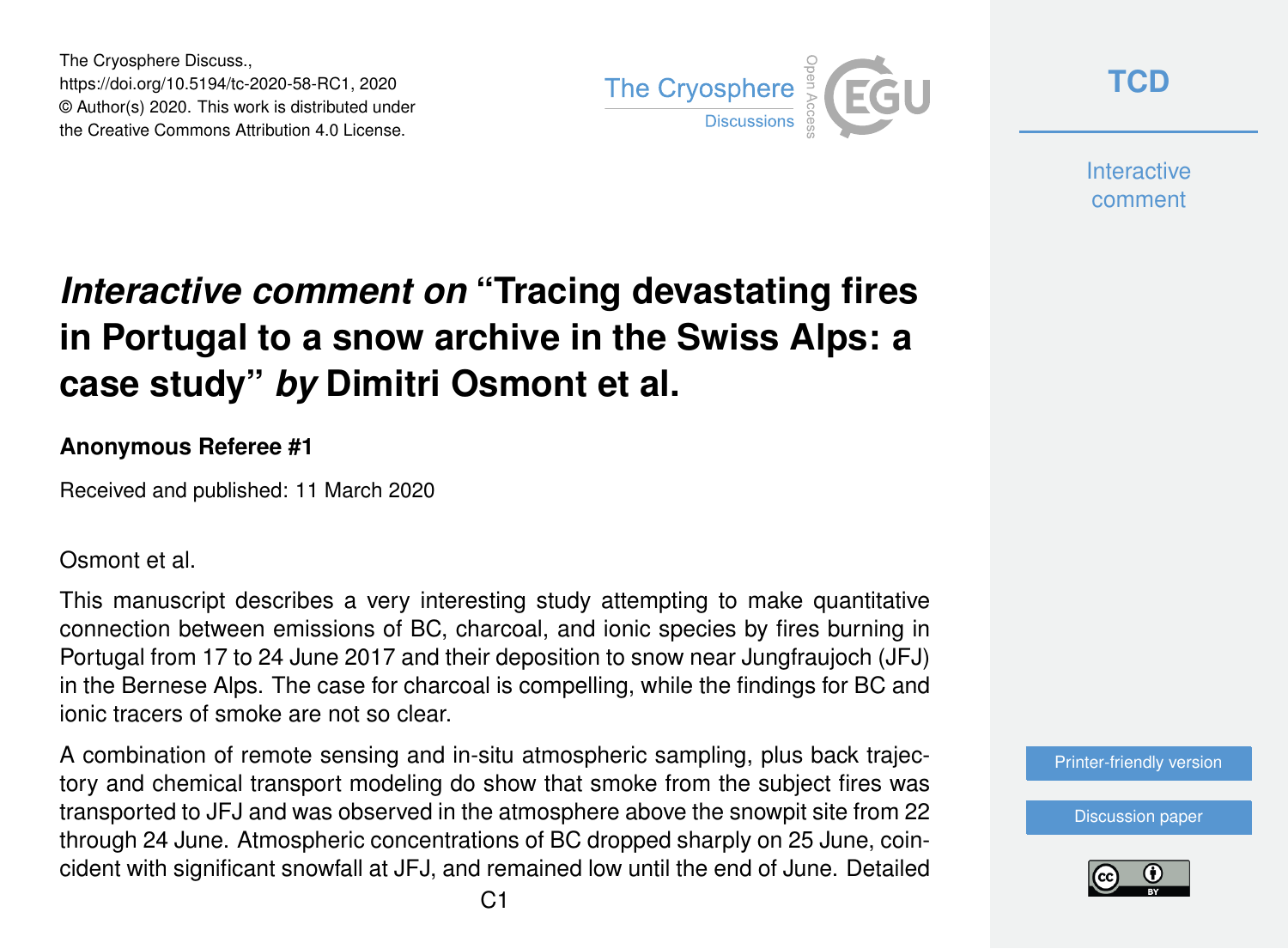stratigraphy and sampling for chemical analysis in a 1 m deep snow pit showed that layers representing 3 different snow events (on 25-26, 28, and 29 June) were present in the top 40 cm of the pit. Concentrations of BC were modestly enhanced and the abundance of charcoal fragments hugely increased in the layer from the first snowfall (25-26 June), but none of the ions often suggested to be smoke tracers (formate, ammonium, potassium, acetate, nitrate) were elevated. It should be noted that BC and the ions were measured in the same samples that were nominally 5 cm depth resolution while charcoal fragments were quantified in samples collected at 10 cm resolution; the BC signal in the pit appeared in 3 samples between ∼22 and 38 cm depth while enhanced charcoal was in a single sample covering the 30 to 40 cm depth range. It is unfortunate that the different records are not all at the same depth resolution, but the fact that the sample with peak charcoal contained some fraction of "older" snow than the deepest of the samples with elevated BC becomes important when the model results are considered. It is not possible to say from the information provided in the manuscript whether the snow between 38 and 40 cm just fell early in the event on 25 June, or included snow that had fallen days earlier, but the model suggests that much of the charcoal deposition occurred during 23-24 June compared to peak deposition of BC on the 27th and 28th.

The model also suggests that the BC peak is not due to smoke, rather it just reflects efficient scavenging of regional pollution by snow falling mainly on 27 and 28 June. The pit stratigraphy suggests that most of the BC is in snow that fell on 25-26 June, but there is some ambiguity in depth to age conversions. The authors suggest that coarse spatial resolution of the model prevents it from accurately capturing the fire emitted BC on top of a large regional background. That may be partially true as suggested by the fact that it did not actually snow at JFJ on the 27th and only a small amount of rain was observed at the nearest weather station. However I find the performance of the model to be surprisingly good, and urge the authors to consider the possibility that while the charcoal is doubtless dominated by smoke from Portugal, the BC may be essentially just a mix of European pollution. I will first outline evidence that the model is closely

### **[TCD](https://www.the-cryosphere-discuss.net/)**

**Interactive** comment

[Printer-friendly version](https://www.the-cryosphere-discuss.net/tc-2020-58/tc-2020-58-RC1-print.pdf)

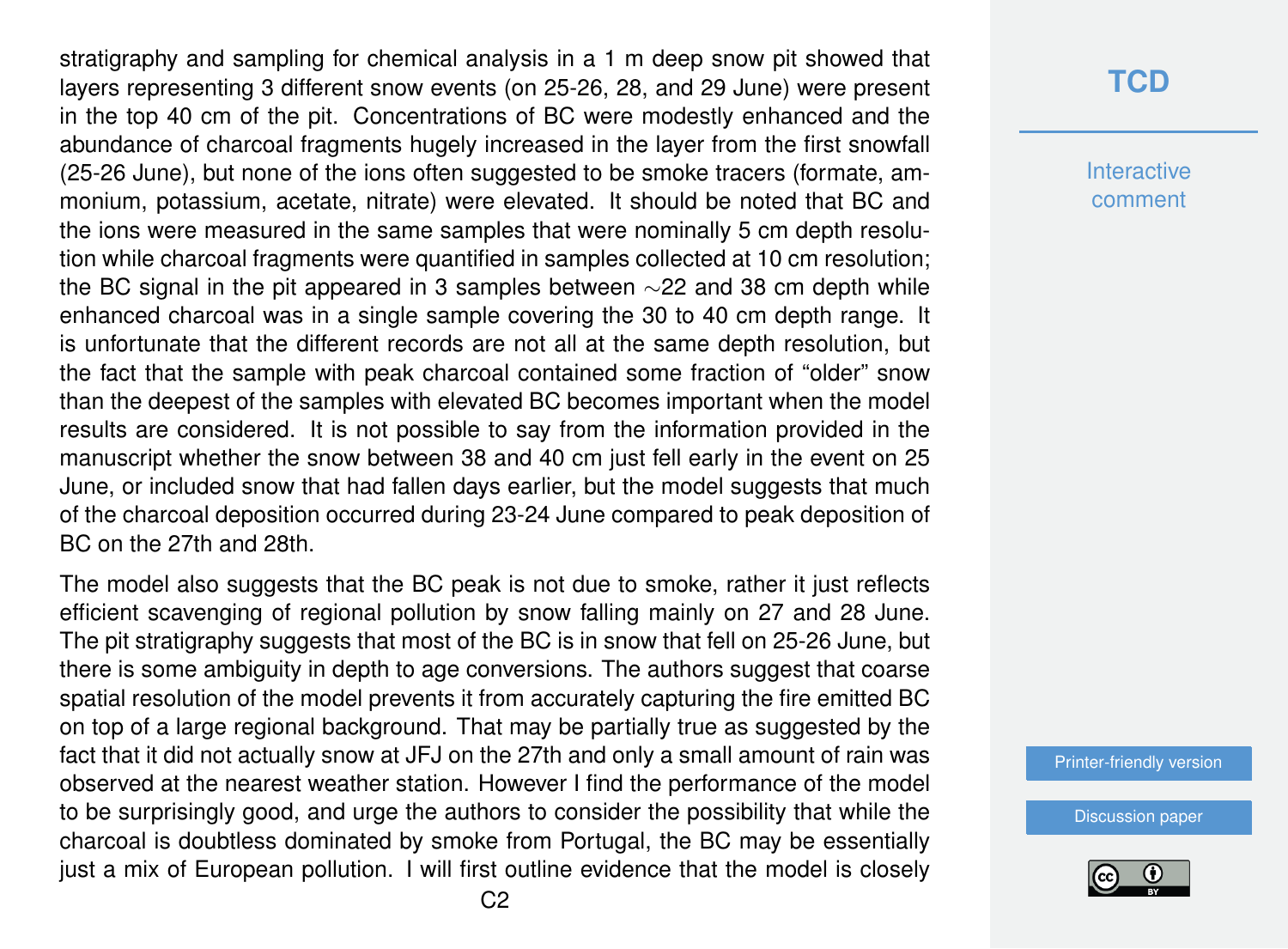reproducing the observed deposition of both BC and charcoal, and then suggest some ways the authors might be able to convince me, and other readers, that the BC is actually dominated by deposition from the smoke plume.

In section 3.6 the authors suggest that the CTM underestimates charcoal deposition by about a factor of 20 and that of BC by two orders of magnitude. It is not entirely clear how the fluxes were estimated from the observations in the snow pit since there is some ambiguity regarding the proper timescale, but here is a straightforward approach that suggests much better agreement.

The charcoal sample # 2 contains 20,000 fragments/L of snow or 20 fragments/g. The density of 0.54 g snow/cmˆ3 times the depth of the sample indicates that the 30-40 cm layer contains 5.4 g snow/cmˆ2, when multiplied by 20 fragments/g this indicates that 108 fragments/cmˆ2 were deposited (total for the event, not per second, day or year). From Fig 5 I estimate that the model deposited this on 23, 24, and 25 June at rates of 2200, 1500, and 600 fragments/cmˆ2 y, respectively. Using simple average of 14,333 fragments/cmˆ2 y x 1/365 d/year x 3 days gives modeled deposition of 118 fragments/cmˆ2 which is almost too close to 108 to be possible, given concerns about the model and especially the emissions of charcoal by the fire (scaled to BC estimates from a completely different model).

Similar calculation for BC starts with estimate of 7.5 ng/g (average of the 6 samples #s 4-6, all replicated, in Fig 2) x 0.54 g/cmˆ3 x 15 cm (depth of the 3 samples combined) yielding total burden of 61 ng BC/cmˆ2 in this layer. For the model estimate an eyeball average of the calculated flux over 26-28 June is 6 ng/mˆ2 sec x 3 d x 86,400 sec/d  $x$  1/10,000 cm<sup> $2/m^2$ </sup> = 155 ng BC/cm<sup> $2$ </sup>. Not as close as the agreement between observed and modeled charcoal deposition but a factor of 2.5 is nowhere near 100-fold difference.

To me, this suggests that the scenario suggested by the model is plausible even if not precisely correct in detail. Passage of smoke over JFJ caused dry deposition of char-

# **[TCD](https://www.the-cryosphere-discuss.net/)**

**Interactive** comment

[Printer-friendly version](https://www.the-cryosphere-discuss.net/tc-2020-58/tc-2020-58-RC1-print.pdf)

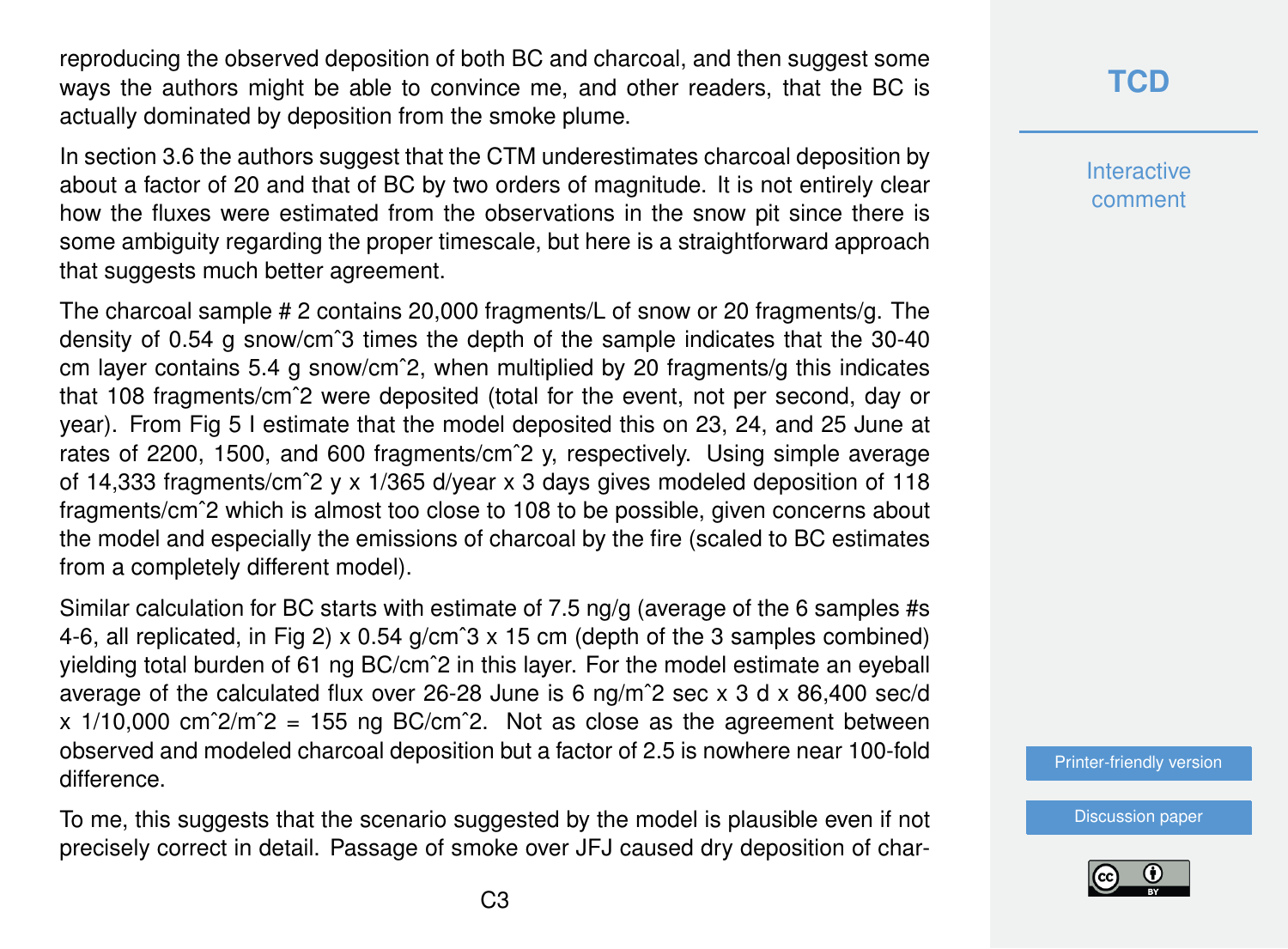coal sometime (hours or maybe a few days) before it started snowing on 25 June. Very little BC or ionic smoke tracers were removed by this process. Then a change in transport just before or coincident with the snow fall event brought air with regional pollution but very little or no smoke from Portugal to JFJ. Wet deposition via the snow created an anthropogenic BC enhancement that lacks any formate, ammonium, potassium, etc.

Using a regional CTM with grid size in the 4-10 km range rather than the global version selected initially might help to clarify whether the BC is linked to the fires rather than being mostly regional pollution. A simpler/cheaper, but also complementary, approach would be to run forward trajectories from the fire, possibly over the entire 17-24 June lifetime but at least beginning early enough to capture the first time smoke reaches JFJ on 22 June and continuing until the fire is out. In the scenario laid out in the manuscript these trajectories would have to show strong connection between the fire and JFJ lasting well into 25 June, while the alternative outlined above predicts that the smoke clears out over JFJ before it starts snowing.

As noted right at the beginning, this is an interesting story, and the firm results for charcoal make it important to get before the community. I think that the argument linking the BC in the snow to the fires needs to be made much more convincingly, or ruled out just as strongly. Neither option would impact the charcoal connection, while insisting that the BC is fire derived based on weak evidence lessens the power of the manuscript.

Following are a list of specific comments and editorial suggestions, keyed to line number.

27 As noted above, the correspondence between eBc measured through 24 June and rBc measured in snow that fell 25-26 June may be more tenuous than asserted.

28-29 Calculated scavenging ratios may be oversold since there is no assurance that BC at cloud height 25 and 26 June was same as inferred from measured eBc on the ground 24 June.

## **[TCD](https://www.the-cryosphere-discuss.net/)**

**Interactive** comment

[Printer-friendly version](https://www.the-cryosphere-discuss.net/tc-2020-58/tc-2020-58-RC1-print.pdf)

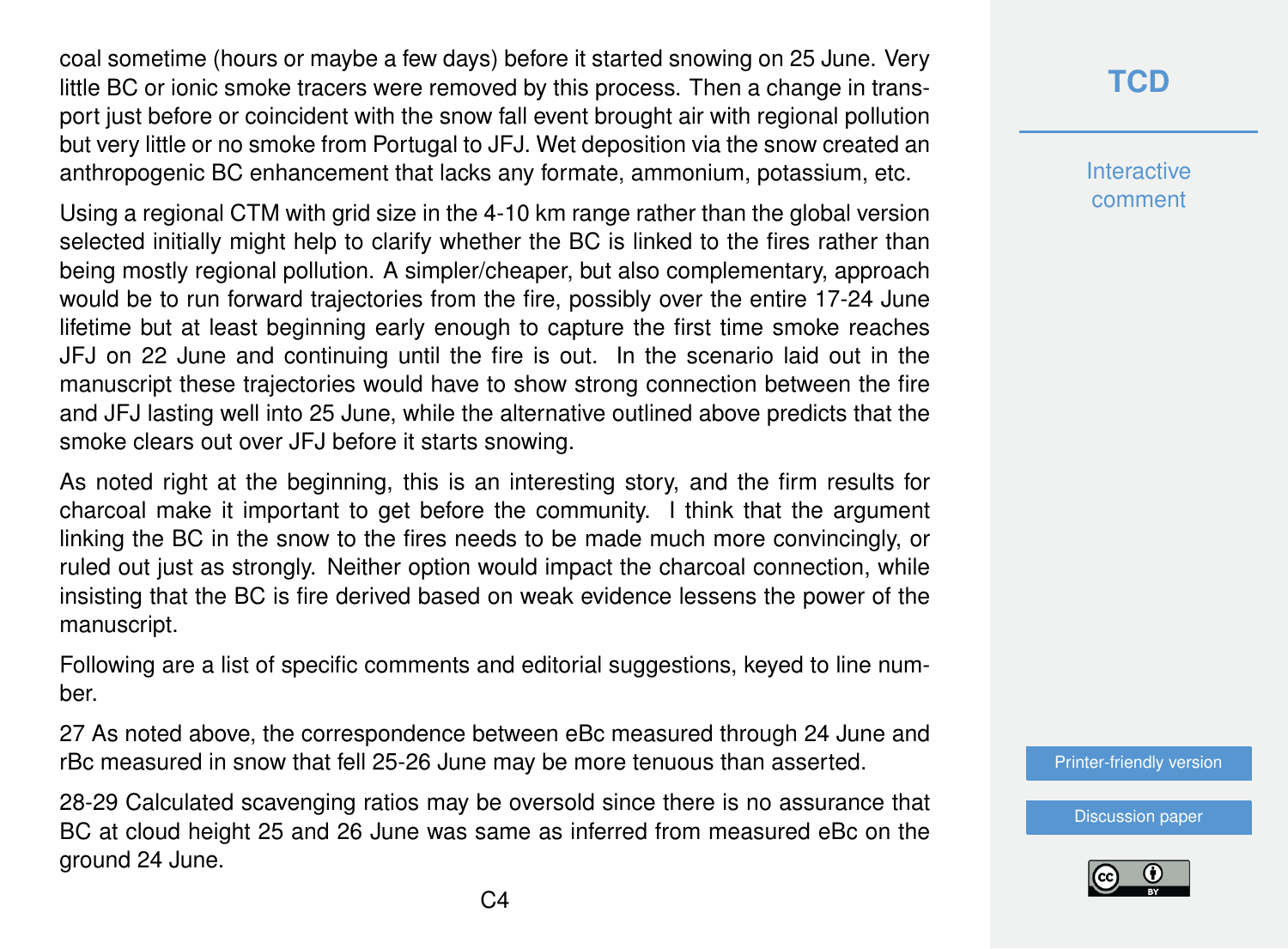33-34 "This study unambiguously links charcoal in the snow with the highly intensive fires in Portugal. . ." At least one reader is not convinced that rBC in the snow is from these fires, and would liked to have seen some of the ionic tracers supporting that inference yet none do.

35 Is the BC emission estimate not basically straight from FINN, rather than ECHAM?

39 what do you mean by "landscape" fires, as something distinct from biomass fires

50 consider citing some of the pioneering studies of fire tracers in polar ice cores, for example; Legrand et al., 1992 (GRL); Whitlow et al., 1994 (Tellus; Legrand and De Angelis, 1996 (JGR)

92-94 Sentence pointing out that ice cores from near JFJ have been studied is not needed unless you later make some connection to the cited papers.

97 located on the eponymous pass between—→ located between

135-138 Might want to state the dates for which backtrajectories were calculated. And as noted above, consider running forward trajectories from the fire as well.

139-149 If you cannot, or decide not to, run a regional model, I think you should provide more justification for choosing to run this particular version of ECHAM, especially since you kind of denigrate its performance later in the manuscript 151-157 Curious why you chose to only use MODIS products. It is becoming increasingly clear that important details are missed due to coarse spatial resolution, and the fixed single overpass time. Are there not relevant products from the Sentinel satellites? Geostationary platforms (mainly supporting meteorology forecasting) can provide insight throughout the day, especially later in the afternoon when many fires are strongest.

184 I would not say that peak rBC of 9.8 ng/g is "remarkable". It is only about 2  $\times$ higher than the secondary peak at 60-70 cm depth. The Thomas et al., 2017 paper cited elsewhere found the average peak in 22 north Greenland pits to be 15 ng/g, with max of 43 ng/g with longer transport distances back to the source fires.

**[TCD](https://www.the-cryosphere-discuss.net/)**

**Interactive** comment

[Printer-friendly version](https://www.the-cryosphere-discuss.net/tc-2020-58/tc-2020-58-RC1-print.pdf)